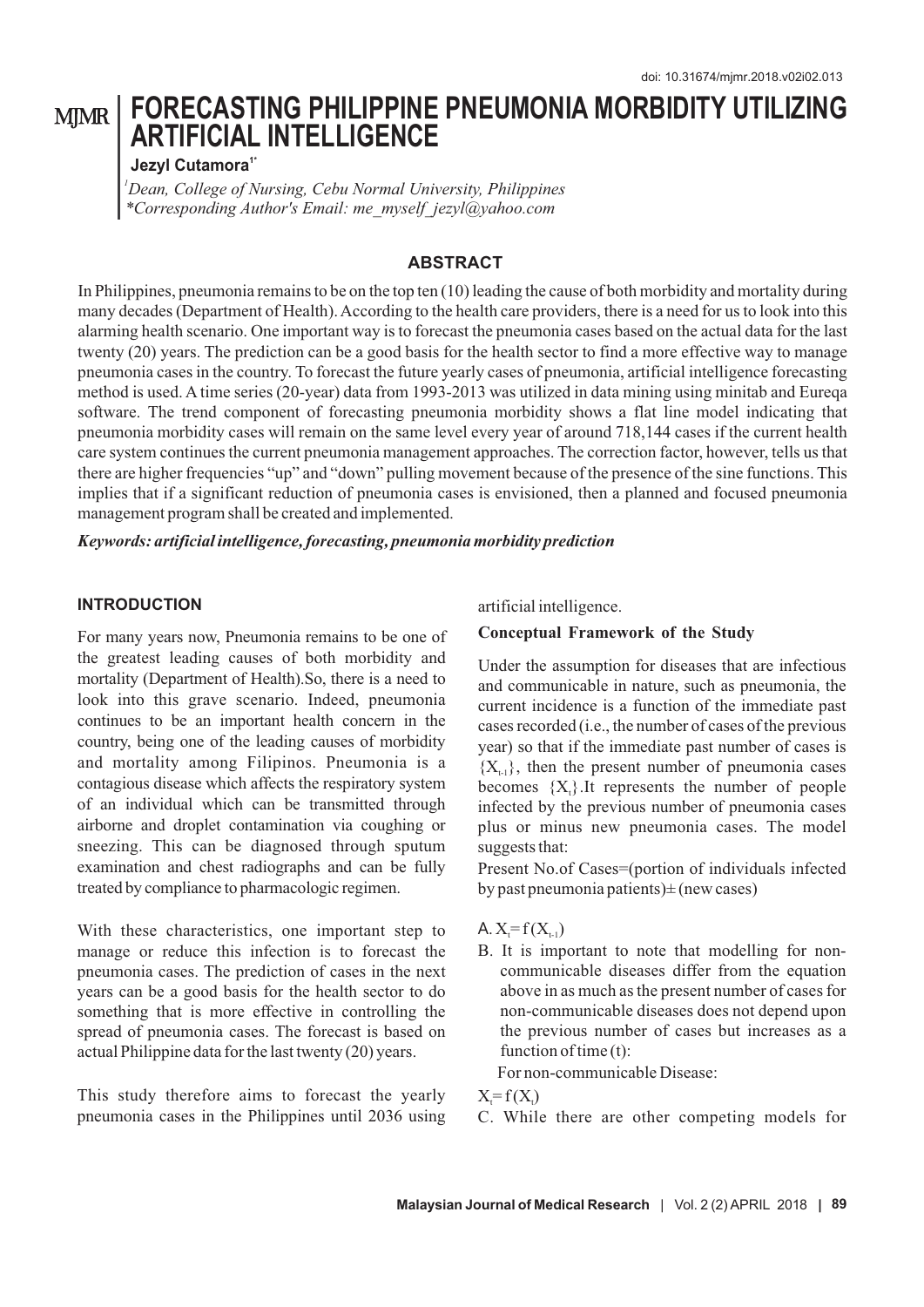communicable diseases, the concepts from susceptibility to recovery, the proposed model (equation B) above represent a simpler and practical way to approximate the pneumonia morbidity cases since it does not involve the concept of Stochastic processes.

# **RESEARCH METHODOLOGY**

This study utilized quantitative non-experimental predictive design for big data patterns. The prediction can be a good basis for the health sector to find a more effective way to manage pneumonia cases in the country. To forecast the future yearly cases of pneumonia, artificial intelligence forecasting method is used. A Philippine time series (20-year) data from 1993-2013 was utilized in data mining using minitab and Eureqa software. The available data from the Department of Health is optimized.

# **RESULTS AND DISCUSSIONS**

To forecast the future yearly cases of pneumonia, 20 year data from 1993-2013 of the Departent of Health was processed.Pneumonia cases were autocorrelated through minitab software version 12. Based on the T values, no linear correlation is determined based on the cut off criterion of 1.96 which negates the assumptions that the present cases of pneumonia is a function of the immediate past number of cases.



*Figure1. Autocorrelation of Pneumonia Cases*

To determine the presence of other non-linear correlations, symbolic regression using Eureqa software was used.The formula that was utilized as reflected in the framework (equation B) was  $X_t = f(X_{t-1})$ .

Equation D shows the prediction equation for the pneumonia morbidity cases. It reflects the curve fitting performed by artificial intelligence through Eureqa software. The curve tells us the best fit to forecast the future pneumonia cases with the lowest Mean Average Error (MAE) of 8109 after 100% data convergence. The equation contains two major components namely; the trend (refer to equation E) and the correction factor (refer to equation F).

 $X_t = 687785 - 112709 \cdot \sin(5.062 \cdot X_{t-1}) \cdot \exp(\sin(6.21 +$  $(X_{t-1})$ )-92920\*exp(sin(6.21 +  $X_{t-1}$ )

 $\{(\text{sin}(\text{sin}(\text{sin}(\text{5.098*}X_{t,i}+0.38*\text{sin}(0.13+X_{t,i}))))))\}$ **D**

**Trend = 687785 E**

**Correction Factor**

 $=$ -112709\*sin(5.062\*X<sub>t-1</sub>)\*exp(sin(6.21 + X<sub>t-1</sub>))-

92920\*exp(sin(6.21 +  $X_{t-1}$ ))\*sin(sin(sin(sin(5.098\* $X_{t-1}$ 

 $_{1}+0.38*sin(0.13+X_{11})))$  F

The trend component represented by the first term 687785 shows a flat line model indicating that pneumonia morbidity cases stays on that number every year. The correction factor, however, tells us that there are higher frequencies "up" and "down" pulling movement because of the presence of the sine functions. The correction factor reflects the management of pneumonia at national, community or even at the individual levels of the Filipinos. Therefore, in order to lower the incidence rate, the correction factor should be looked into in order to lower down the cases. Using equation D, the forecast of the future pneumonia morbidity cases is presented below:



*Figure 2.Forecast of Pneumonia Morbidity*

The figure above is the graph of the predictedcases of pneumonia until year 2036 with an average of 718,144 cases per year. Roughly, the lowest level that it can get is only 530,000 cases which is still very high if we continue doing what are currently being implemented.It is